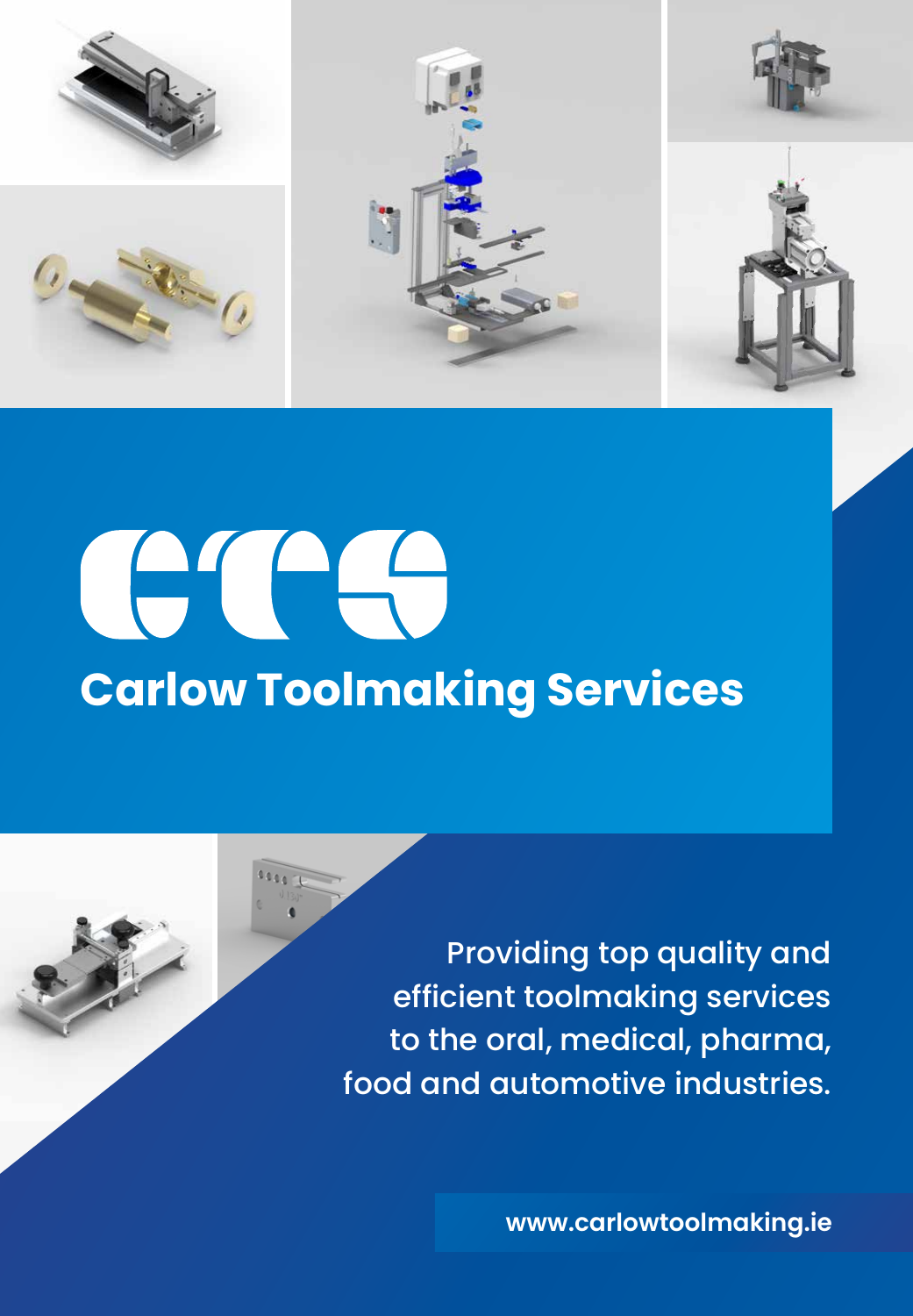## **Who Are We?**

Carlow Toolmaking Services (CTS) is a niche market company which produce high quality and innovative precision components for a range of multinational customers. We provide a very flexible service to allow the completion of work to the highest accuracy, including projects with automation, PLC and electrical work.

Established in 1994, Carlow Toolmaking Services have been providing top quality efficient tool making services to the oral, medical, pharma, food and automotive industries for over two decades.

Operating from our purpose built facility in Carlow, our range of work includes special purpose machines, jigs and fixtures, press tool, prototypes and precision components.

# **Our Design Department**

Our in house design department works with our clients to provide accurate and efficient products, ensuring we always achieve the clients desired requirements.

Solid Edge is our main CAD package but we can also import DXF, Step Files and all common CAD files. We also use Alpha CAM in conjunction with the EDM Wire Eroders and the CNC Milling Machines.

# **Machines in Our Workshop**

- Mitsubishi MV 2400 R Wire Eroder
- Mitsubishi MV 1200 S Wire Eroder
- Fanuc Robocut oic Wire Eroder
- Mitsubishi FX10K Wire eroder
- Hurco VM 20 Milling Machine
- Hurco VM 10 Milling Machine
- Semco 185 VS Milling Machine x 2
- Microcut 837 Milling machine
- XYZ SMX 2000 Milling Machine
- Okamoto 450 DX Surface grinder
- Okamoto 450 AV Surface Grinder
- Joemars EDM Spark Eroder
- Oscar Max SD350ZNG Hole Blaster
- Harding HLV Lathe
- Harrison VS330TR Lathe
- Blue Acre Quantum Laer Engraver
- Mitutoyo PJ A300 Projector
- Deltronic DH 214 Projector
- Mitutoyo LH 600 E Linear height gauge
- Sindoh 3DWOX 2X 3D printer
- Minda Client CRM & Job management system

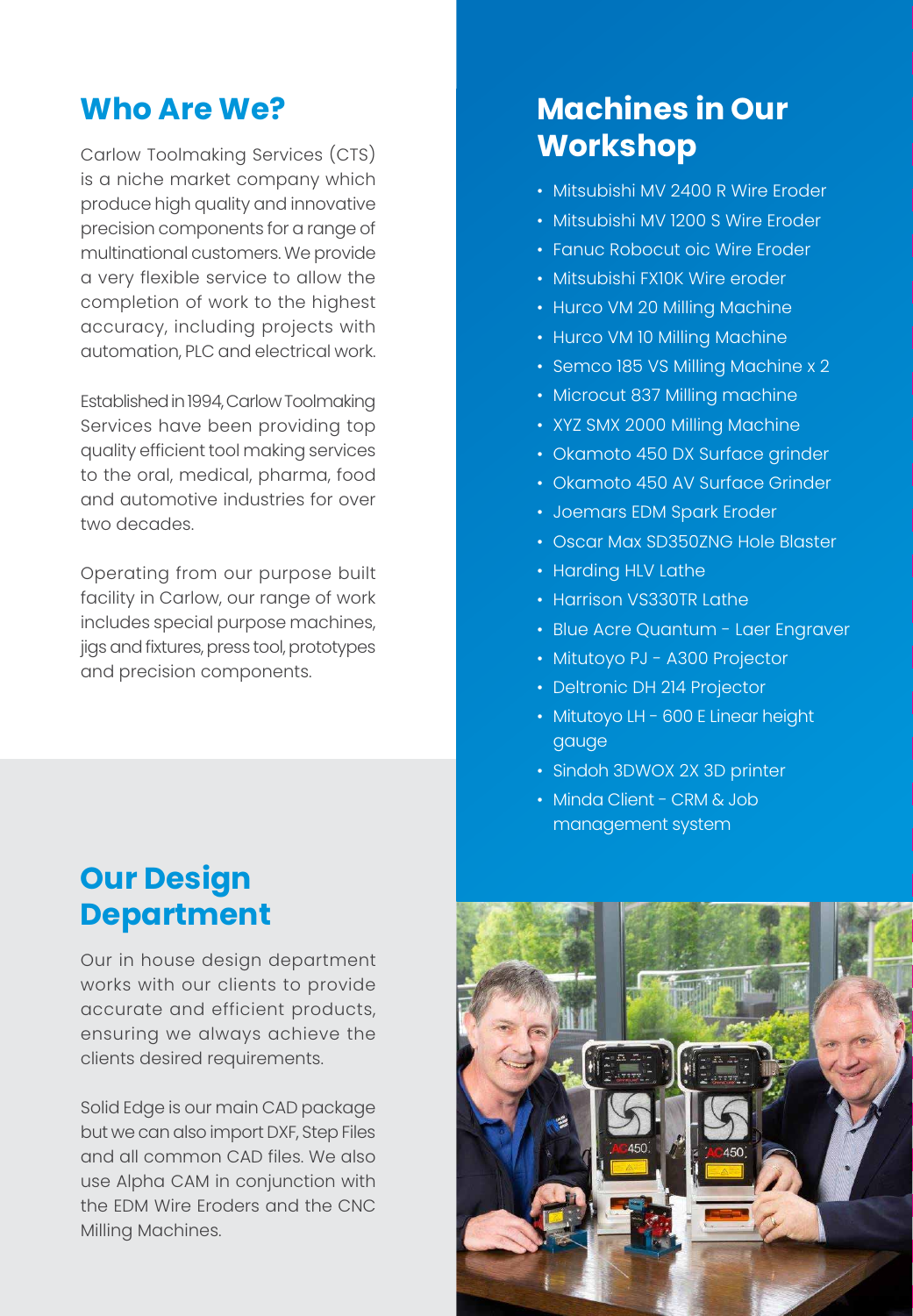# **Our Clients**

Here is just some of our valued clients below;:



# **Client Testimonials**



"We have worked with Carlow Toolmaking Services (CTS) on a variety of projects for Medical Device manufacturing processes for over 20 years. CTS have designed and built a number of items from concept to completion from catheter manufacturing equipment, tooling, poka-yoke tools and lean fixtures.

They have a great capability in design/ problem solving and bring an open mind to each project with a positive attitude to tailor their capabilities to meet our needs from machine design, tool building and equipment modifications. They work hard to make sure our needs are meet with a professional attitude, expertise, on time delivery and competitive pricing"

#### DAVID CLERKIN

Engineering Manager ClearStream Technologies / CR BARD



"I have dealt with Carlow Toolmaking Services Ltd. services for the last 24 years and they provide an excellent service to our company. The quality of their work is first class and the staff are friendly, innovative and resourceful. Deliveries are prompt and they have always been willing to expedite urgent jobs if required. I have no hesitation in recommending them to others".

#### JIM BURKE

Operations Manager P&G Manufacturing Ireland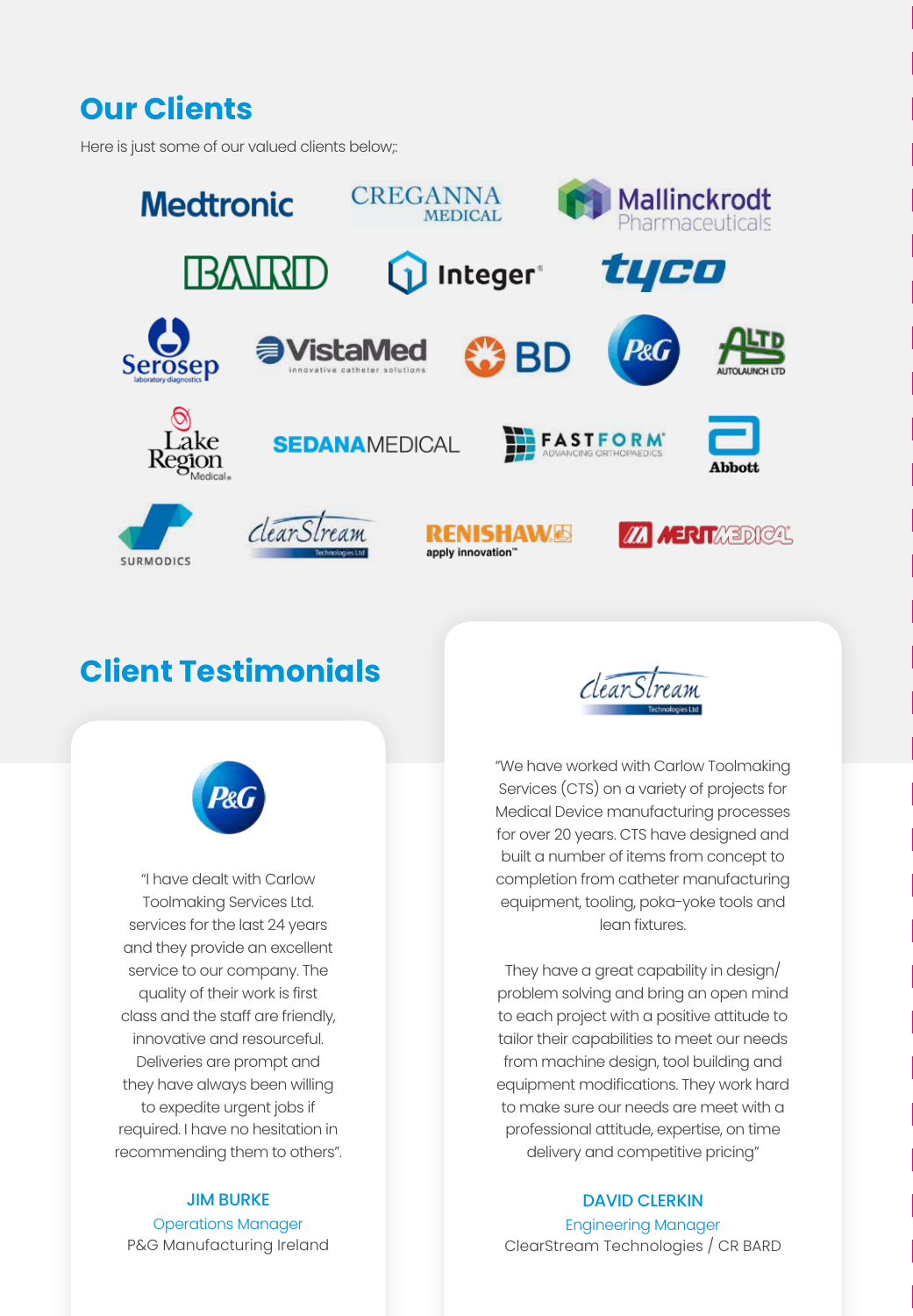# **Our Working Process**

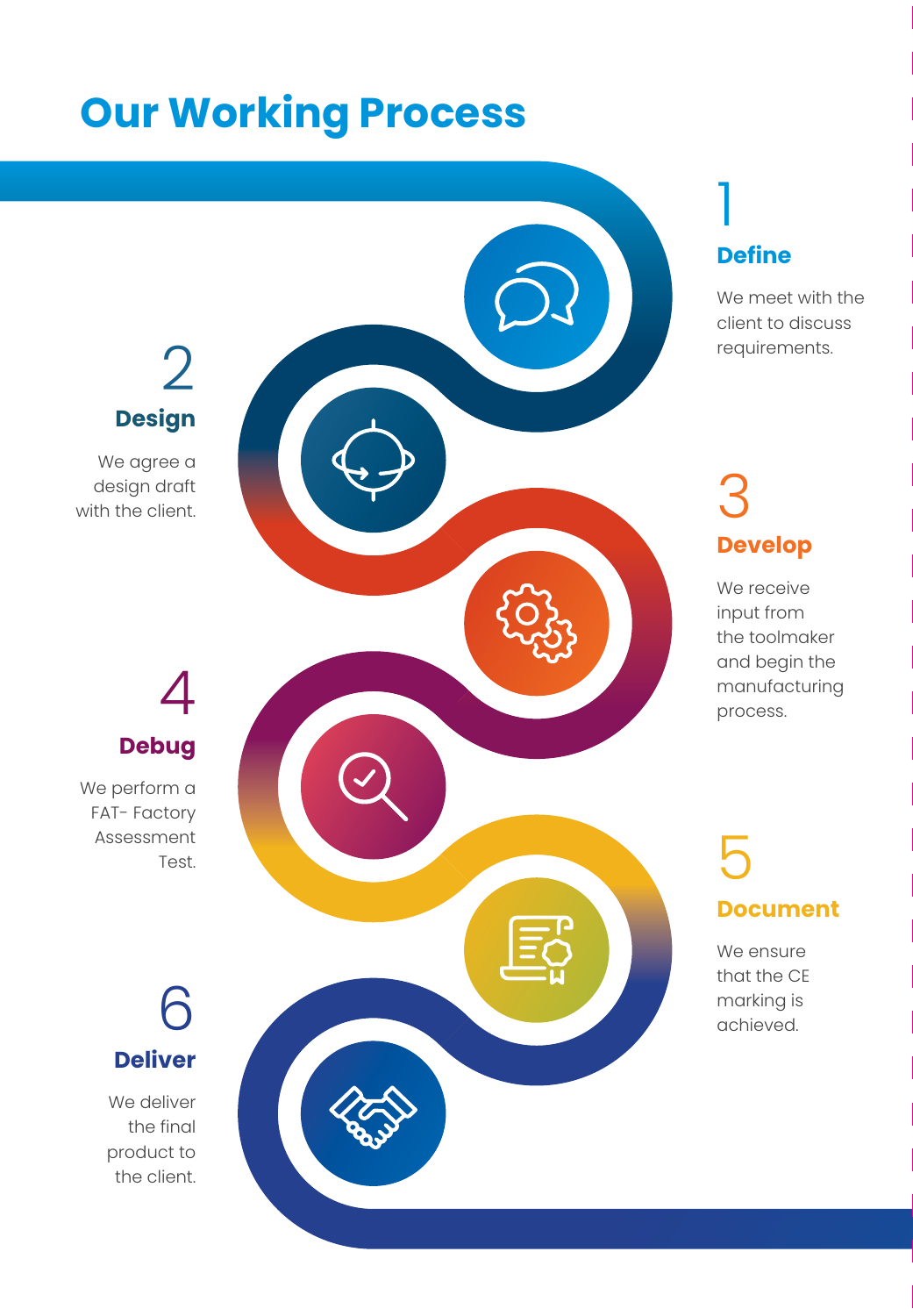### **CTS Safe-Cut** | Medical Device Case Study

1. CTS were approached by a large multi-national medical device company who discovered problems during the cutting of medical tubing.

2. Direct communication was established between the on-site engineers and CTS.

. . . . . . . . . . . . . . . . . . . .

3. CTS proposed a new design to the on-site engineers of the large multinational medical device company. As a result, 'Safe Cut' was created for the client.

4. The 'Safe Cut' design allows for maximum safety, cost reduction, increased quality and productivity.

. . . . . . . . . . . . . . . . . . .

5. 'Safe Cut' is now an integral part of production for our client eliminating problems and significantly increasing the safety, efficiency and quality of the product.